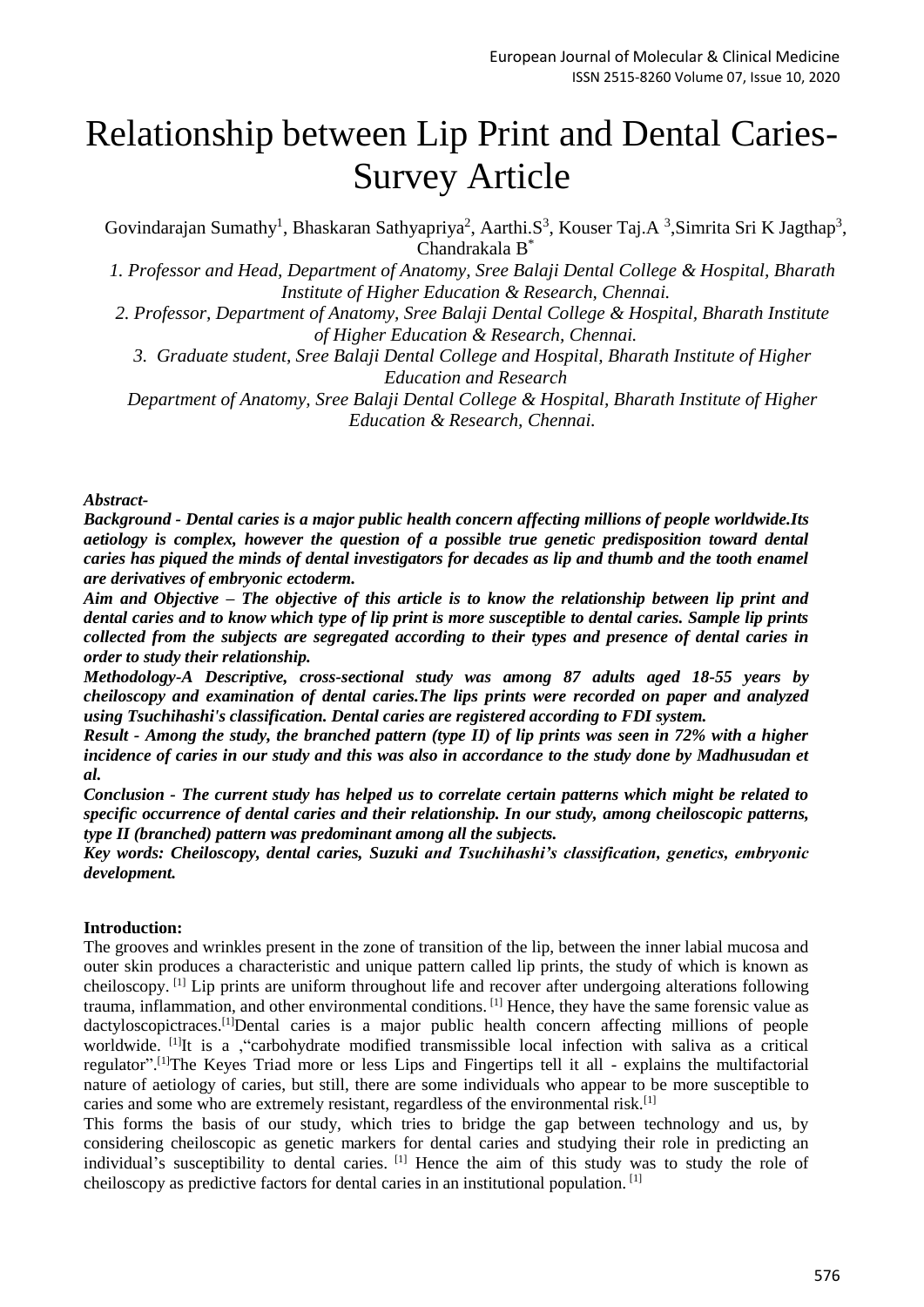## **Methods:**

Lip print and the dental caries are studied among 87 adults in the age group18-55 years by cheiloscopy and examination of dental caries.

#### **Materials:**

Materials used are Lip stick, Cellophane tape, A4 sheet, Magnifying glass, Cotton, Coconut oil, Distilled water,Mouth mirror.

## **Procedures:**

### **Procedure of Lip print recording**

The lips of the subjects were cleaned and a lipstick was applied evenly over the vermillion border of the lip and subjects were asked to rub both the lips to spread the applied lipstick uniformly.[3] A4 sheet was folded into half and kept ready to record the lip print. After a minute, crease line(folded portion) of the A4 sheet was placed between the lips of the subject. The subject is now asked to pressed and dab (once) the lips against the A4 in order to record the lip prints.

The subject is asked to unloosen gently and release the sheet from tracing back from the vermillion border of upper and lower lip till the procheilon ending on the tubercles of the lip.The A4 sheet is removed carefully from the mouth of the subject without damaging the lip print which is recorded.

A4 sheet containing the lip print of the subjects are carefully secured with cellophane tape. The lip color on the lips is removed firstly by gently wiping with cotton which is partially immersed in the organic coconut oil then completely cleaned with distilled water. The lip prints were then analyzed bySuzuki and Tsuchihashi's classification using a magnifying glass.[3]

#### **Procedure for identifying dental caries**

The colour and shape of teeth on all aspects of every tooth of the subject is inspected and thoroughly examined.The presence of white chalky spot on the surface of the tooth is because of demineralization of enamel. These spots on further erosion turn brown to black which is a definite sign of infection.

Dental caries of the subjects are studied using mouth mirror and if cariesare present, then according to FDI system the tooth /teeth having caries are registered.

Inclusion criteria-volunteering healthy individuals were included in the study. [3] Exclusion criteriasubjects having any developmental anomaly or any pathology on lips,did not give informed consent and subjects who were allergic to lip stick, were excluded from the study.<sup>[3]</sup>

## **Observation:**

Suzuki and Tsuchihashi classification<sup>[1]</sup>-

Type I: A clear-cut groove running vertically across the lip.

- Type I′: Partial-length groove of Type I.
- Type II: A Branched groove.

Type III: An intersected groove.

Type IV: A Reticular pattern.

Type V: Other patterns.

Table 1- Suzuki and Tsuchihashi classification with examples

| Types of lip print         | Suzuki and<br>Tsuchihashi<br>classification | Lip print |
|----------------------------|---------------------------------------------|-----------|
| Type I-Vertical<br>pattern |                                             |           |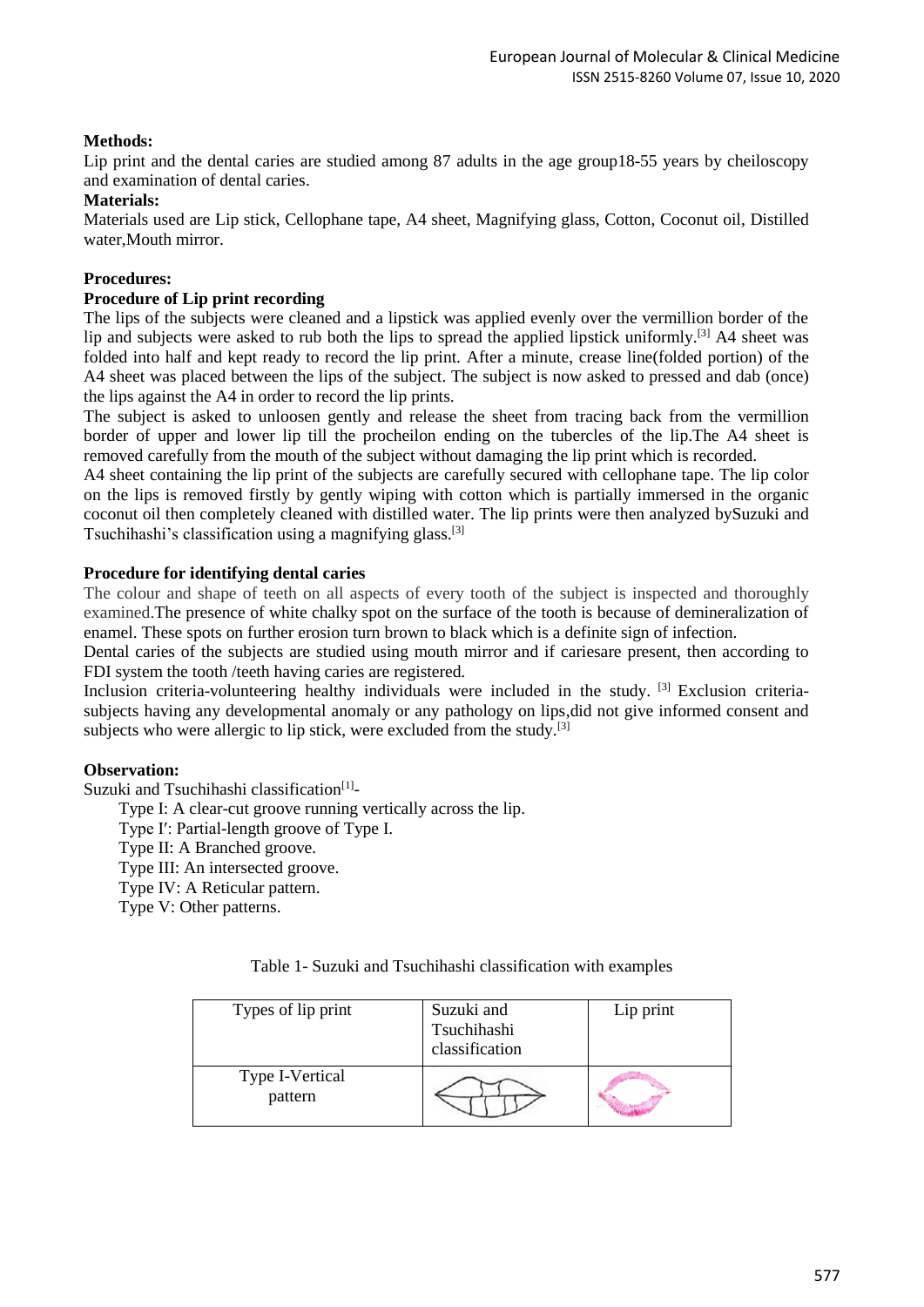| Type I'-Partial<br>vertical pattern |  |
|-------------------------------------|--|
| Type II- Branched pattern           |  |
| Type III-Intersected<br>pattern     |  |
| Type IV-Reticular pattern           |  |
| Type V-Other pattern                |  |

Table 1-Results obtained are tabulated and subjected to statistical analyses

| Types of lip<br>print | No.of samples<br>collected | No. of Subjects with<br>dental caries | Percentage |
|-----------------------|----------------------------|---------------------------------------|------------|
| Type I                | 12                         |                                       | 25%        |
| Type I'               |                            | 6                                     | 54.5%      |
| Type II               | 32                         | 23                                    | 71.8%      |
| Type III              |                            | 3                                     | 28.6%      |
| Type IV               | 7                          | 6                                     | 35.3%      |
| Type V                |                            | 3                                     | 37.5%      |



**Figure 1- Total samples (87) – Classified Figure 2- Percentage of Samples with according to Suzuki and Tsuchihashi their respective lip patterns classified classification** (irrespective of their **based on their affliction to dental caries. caries status).**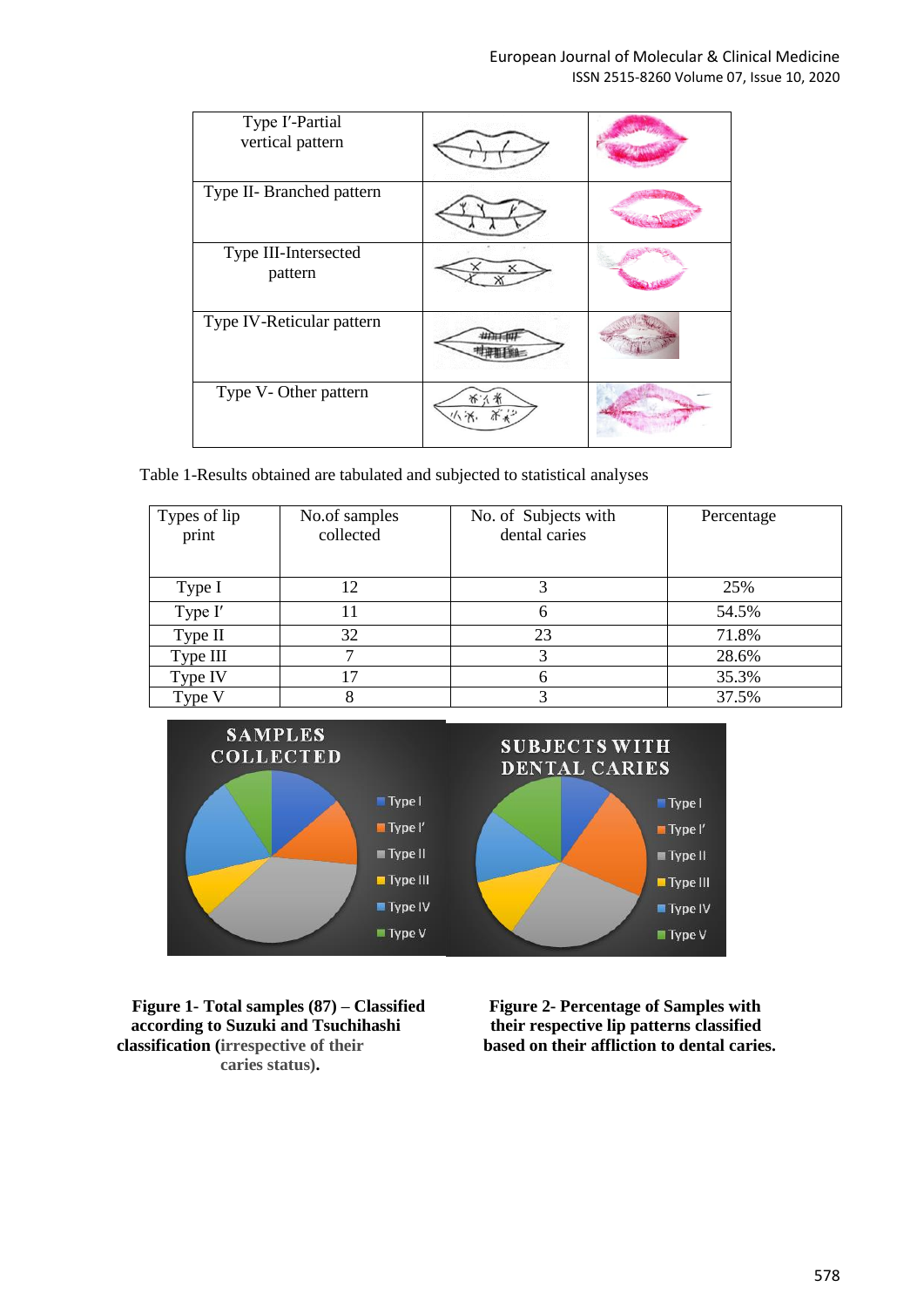

**Figure 3- Relationship between cheiloscopic pattern and dental caries.**

#### **Discussion:**

Different studies have yielded varying results, Tsuchihashi, in his study in Japanese population found that intersected lip pattern was the most frequent. Vahanwala and Parekh, in their study in Mumbai found that vertical lip pattern was most common. Sivapathasundharam, Prakash and Sivakumar, studied the lip prints of Indo-Dravidian population and noted that intersected lip pattern was predominant.Verghese et al., in Kerala found that reticular lip pattern showed the highest incidence.[4] The uniqueness of the lip prints of an individual indicate the role of genetics in the formation of the different patterns of the  $lip$ .<sup>[2]</sup>

The total samples collected are classified according to Suzuki and Tsuchihashi classification irrespective of their caries status [Figure 1].

Percentage of Samples with their respective lip patterns classifiedbased on their afflictionto dental caries [Figure 2].

- In vertical pattern, the subjects belonging to 3 samples out of 12 were found to be afflicted with dental caries which constitutes 25%. [Table 1& Figure 3]
- In partial vertical pattern, the subjects belonging to 6 samples out of 11 were found to be afflicted with dental caries which constitutes 54.5%. [Table 1& Figure 3]
- In branched pattern, the subjects belonging to 23 samples out of 32 were found to be afflicted with dental caries which constitutes 71.8%. [Table 1& Figure 3]
- In intersected groove pattern, the subjects belonging to 3 samples out of 17 were found to be afflicted with dental caries which constitutes 28.6%. [Table 1& Figure 3]
- In reticular pattern, the subjects belonging to 6 samples out of 17 were found to be afflicted with dental caries which constitutes 35.3%. [Table 1& Figure 3]
- The other irregular pattern, the subjects belonging to 3 samples out of 8 were found to be afflicted with dental caries which constitutes 37.5%. [Table 1& Figure 3]

#### **Result:**

The present study was carried out to asses the correlation between various patterns of lip print with dental caries. It is evident that branched pattern of lip print is the most prevalent in all adults irrespective of their caries status.<sup>[2]</sup>[Table 1] In the present study, it was seen that with respect to dental caries, the Branched lip pattern showed the incidence of the highest number of dental caries afflicted subjects (71.8%), followed by the partial length groove of type  $1$  (54.5%), which is contradictory to a study conducted by Madhusudan.K et al.[Table 1& Figure 3]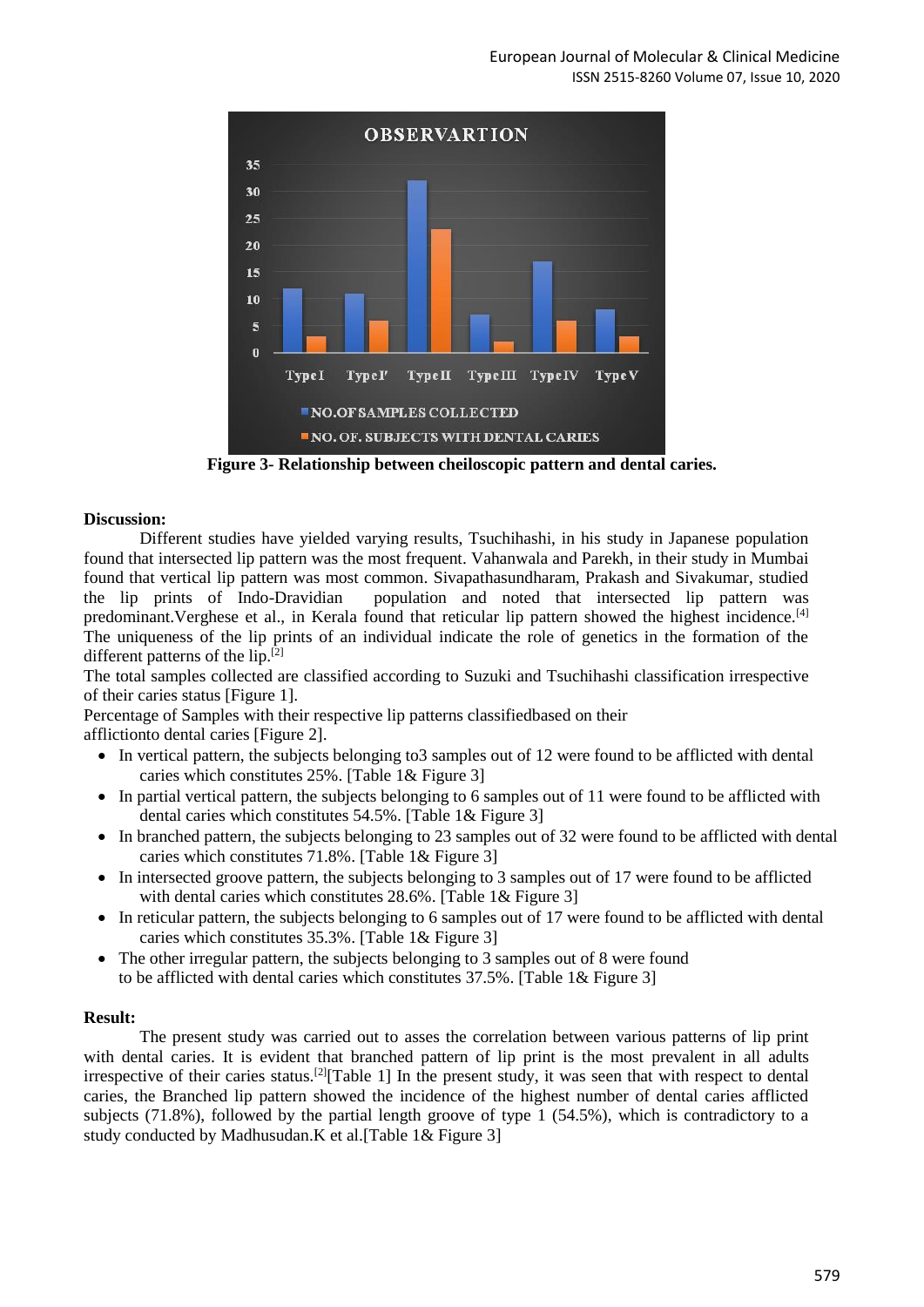## **Conclusion:**

The Dermatoglyphics and cheiloscopy patterns may be utilized effectively to study the genetic basis of dental caries. In a developing country like India, it might prove to be a noninvasive, inexpensive and effective tools for predicting dental caries.Since, Dermatoglyphics and cheiloscopy are still an inexact science at the present time, further extensive research and studies in this field have to be done in order to determine, ascertain and to evaluate the significance of these variations in the Dermatoglyphics and cheiloscopy features of patients with dental caries.

This study is an attempt to relate them thereby helping the practitioner to predict them. Such a prediction can be helpful to provide preventive and interceptive orthodontic treatment when necessary.The results of the current study have helped us to correlate certain patterns which might be related to specific occurrence of dental caries and their relationships. In our study, among cheiloscopic patterns, Type II (branched) pattern was predominant among all the subjects. This was in accordance to the study done by Raghav et al. and Madhusudan et al., who reported the same predominance in subjects with complete permanent dentition.

This concept of using cheiloscopic patterns and for checking the susceptibility is still at the stage of inception. Not only does it require extensive research in order to ascertain the significance of these variations in patterns, but also attempts have to be made to increase public awareness regarding the various factors which can cause these oral diseases and how this method can be used to prevent or at least control it, by studying the patterns and categorizing into risk groups and taking sufficient precautionary measures right from an early age.This could take time, a decade even, but we must work towards it, as perseverance is the secret to all triumphs.

## **Limitations:**

Various limitations that were encountered during the study. The most important being difficulty in obtaining consent for this study.Several subjects refused to have their lip prints recorded.One of the possible reasons was the lack of awareness amongst the general population about genetics being an important etiological factor of oral ailments, and the importance of cheiloscopy in determination of disease susceptibility.Secondly, several patients did fall into one of the criteria for the study, but had to excluded due to inflammation and or/infection of lips, which was fairly common in subjects.

Additionally, inaccuracies while recording the prints, for example, insufficient coverage of epithelial surface with lip color/ink, improper positioning of lips while recording the print including movement of the subjectmay have resulted in difficulty in reading the prints.

Lack of professional knowledge of the examiners analyzing the patterns may have also resulted in errors during classification.

With respect to dental caries, in this studytaking their past caries experience into account was not possible, so predictability of lip prints and dental caries needs further studies to extrapolate the results based on gender and age classification and their relationships.

## **Reference:**

[1]. Esha Mukherjee1, Dr.FrenyKarjodkar, Aumiyo Das, Dr. Kaustubh Sansare

Lips and Fingertips tell it all -Cheiloscopy and Dermatoglyphics as Predictive Factors for Dental Caries and Periodontitis. International Journal Dental and Medical Sciences Research (IJDMSR) ISSN: 2393- 073X year-May 2018| Volume 2| Issue 5| PP 47-55

[2].A Cross-sectional Study in Bengaluru, Karnataka Original Article Manisha Agarwal, Ajna Alex, Sapna Konde Department of Pedodontics and Preventive Dentistry, AECS Maaruti College of Dental Sciences and Research, Bengaluru, Karnataka, IndiaRelationship between Dermatoglyphics, Cheiloscopy, Rugoscopy, and Dental Caries: Contemporary Clinical Dentistry-Year: 2018 | Volume: 9 | Issue: 4 | Page: 577-581

[3].Dr. Madhusudan. K, Dr. Hiren P. Patel, Dr. Umesh. K, Dr. Sangeeta Chavan4, Dr. Rahul Patel, Dr. Rajesh Patel, Dr. Niraj Gadhavi. relationship between dermatoglyphics, chiloscopy and dental caries among dental students of visnagar town, gujarat. International Journal of Advanced Research-Year :2015| Volume: 3| Issue :7|Page 952-959